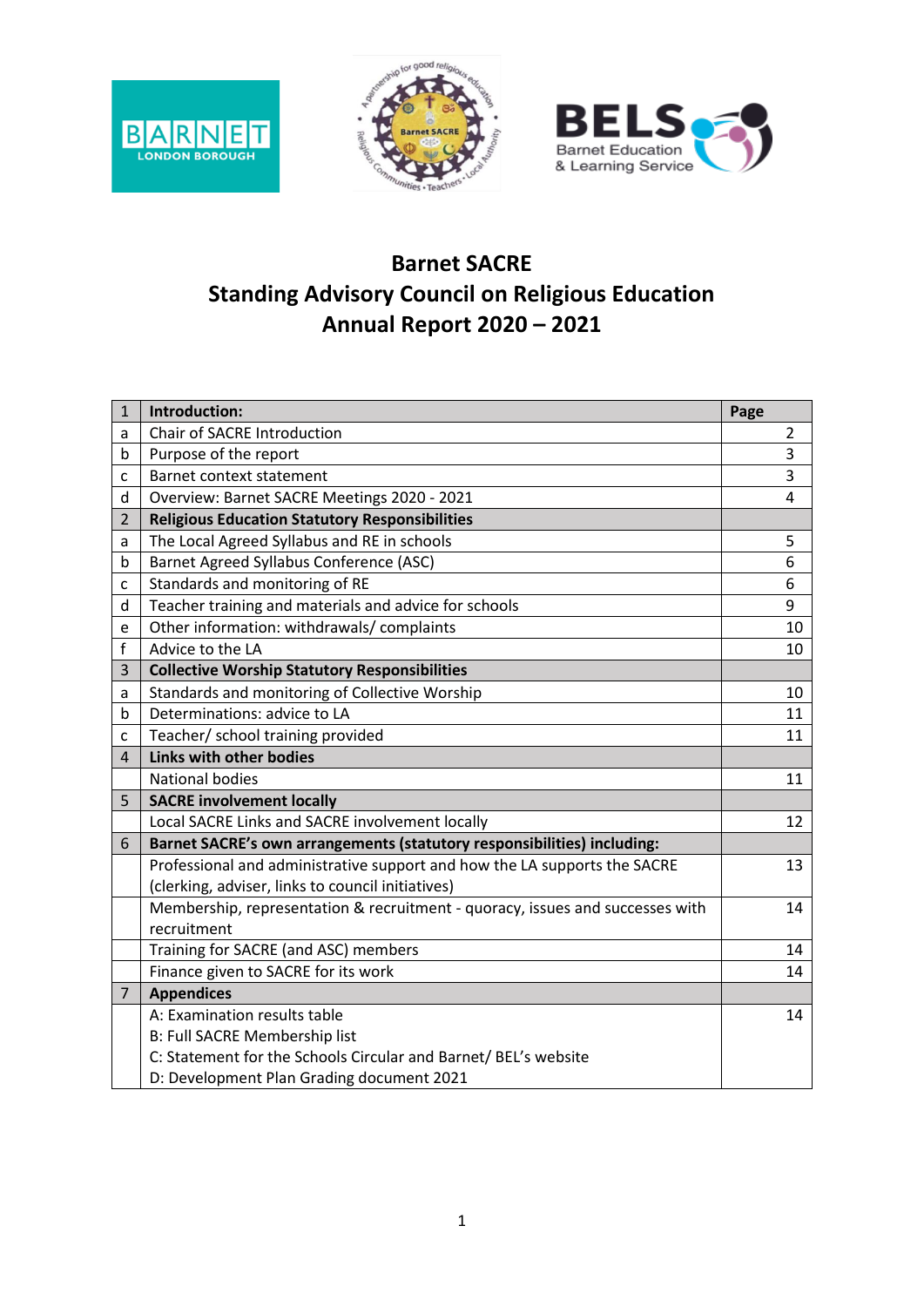





# **1. Introduction**

## **(1a) Words from the Chair of Barnet SACRE: Kevin McSharry** (09.11.2021)

There were three meetings of Barnet SACRE in 2020/21: November, March, and June. 2020/21 brought with it, again, in full panoply, the pandemic of COVID 19. This has impacted on the schoolbased work of our Religious Education Advisor, Jan McGuire, and on our termly SACRE meetings. However, despite the challenges presented by COVID 19 the work of Barnet SACRE has gone on undiminished; and has inspired innovative virtual working.

As ever, Barnet SACRE members have volunteered their time, expertise, and support to the SACRE. I would like to thank them all for being excellent champions of Religious Education in schools. Our volunteer members provide selfless service to the Borough, and we are indebted to them all. Four members attended the Annual NASACRE Conference, two of whom stood in the elections for the NASACRE Executive; three members continued to revisit our local SACRE Constitution; two members monitored the SACRE section of the LA website; and one of our Hindu members read, analysed, and presented a power point of the Report on Hinduism. One outcome of which would be to list the names and locations of the various Hindu Centres in Barnet.

Barnet SACRE is fortunate to have the expertise and support of the Director of School Improvement and Traded Services, Neil Marlow, who acts as the conduit between the LA and SACRE and was and is an appreciated champion of SACRE and Religious Education.

Under Jan's leadership our Standing Advisory Council on Religious Education (SACRE) was part of a successful bid for funding from the National Association of SACREs (NASACRE) and the Westhill Endowment Trust to run the project **'VAT in RE'.** 'VAT(Vocabulary-Artefacts-Texts) in RE' is a project that intends to boost the skills and confidence of RE Coordinators and Teachers through collaborative curriculum planning. The model aims to impact on the quality of RE delivery. Amid the gloom of the pandemic this warmed the cockles of the hearts of all. The VAT Project has now come to a successful conclusion. Jan continued to inspire, to involve schools and lead on the following projects: Young Ambassadors, The WIRE Award and Spirited Arts. One of our Primary Schools won in the category "We have far more in common..." of The Spirited Arts Competition 2021; and their winning artwork, so appositely, echoed the aims and objectives of COP 26. The sterling work and achievements of our Schools will be acknowledged, marked, honoured, and celebrated at our June 2022 Meeting.

We have embarked in earnest on preparations for our next Agreed Syllabus Conference (ASC) to align the Barnet Agreed Syllabus to the national changes driven by the Religious Education Council Report, THEOS Report and The Ofsted Religious Education Review (May 2021).

Sally Giovanelli (Primary) and Jack Robertson (Secondary) were welcomed as new members to Barnet SACRE, thus strengthening our teacher representation and links to schools.

Despite COVID 19, Barnet SACRE moved forward regardless of the obstacles and problems that came in COVID's wake. Our motto is carpe diem!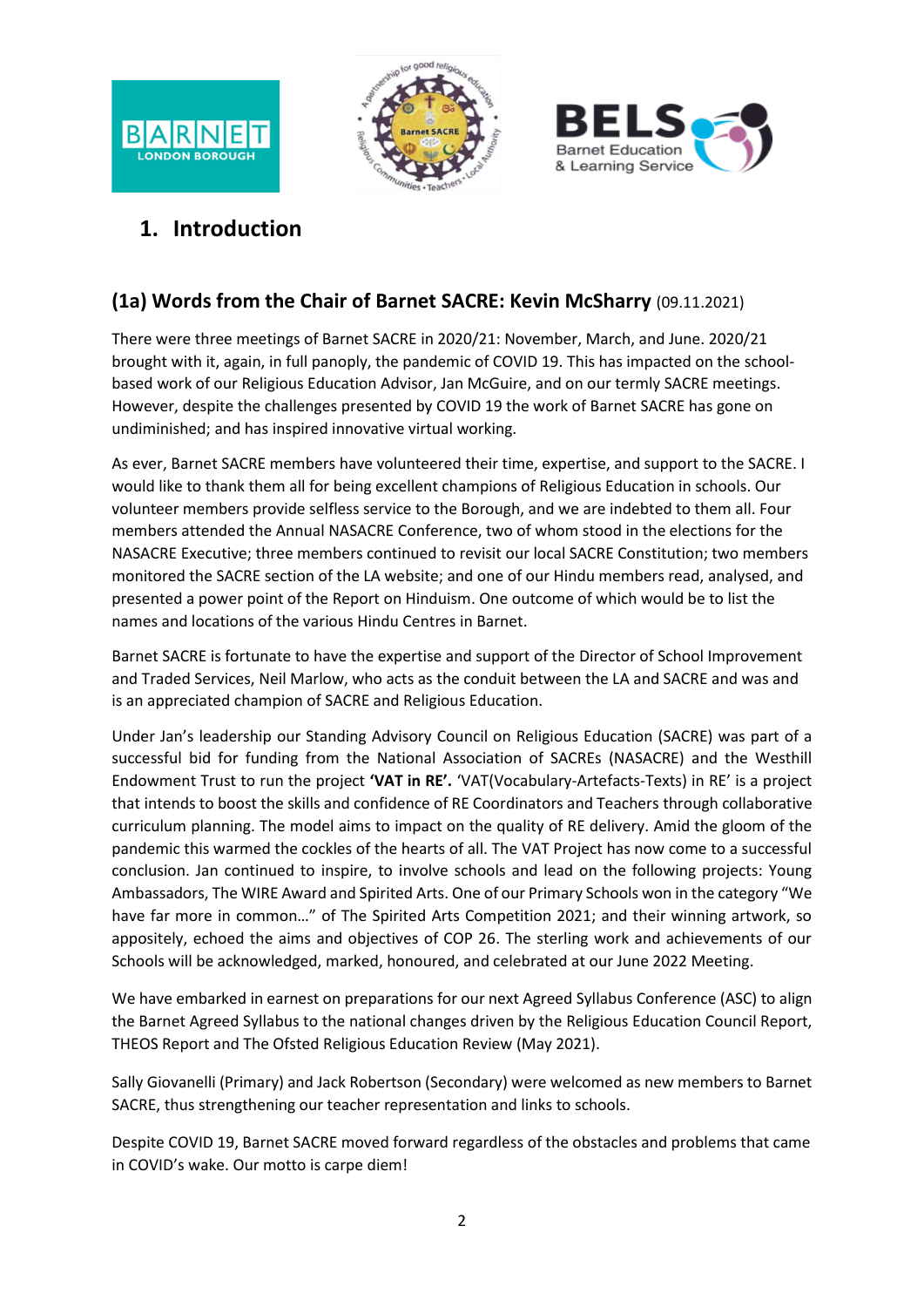





## **Introduction**

## **(1b) Overview Purpose of the report**

Religion and worldviews remain significantly important in our richly diverse borough, nationally and globally. Religious Education is a valuable and enriching curriculum subject. It is important in its own right and makes a unique contribution to the spiritual, moral, social, and cultural (SMSC) development of pupils and supports wider community cohesion. The Government is keen to ensure all pupils receive high-quality Religious Education.

The Education Act 1996, Section 391 (6) and (7) requires that each year the Standing Advisory Council on Religious Education (SACRE), from each Local Authority, will publish a report as to the exercise of its functions and any action taken by the representative groups on the Council during the last preceding year.

This entails:

- advising the Local Authority on Religious Education given in accordance with the Agreed Syllabus
- monitoring the provision and quality of Religious Education taught according to its Agreed Syllabus, together with the overall effectiveness of the syllabus
- providing advice and support on the effective teaching of Religious Education in accordance with the locally Agreed Syllabus
- providing advice to the Local Authority and its schools on methods of teaching, the choice of teaching material and the provision of teacher training
- in partnership with its Local Authority, considering whether any changes need to be made in the Agreed Syllabus or in the support offered to schools in the implementation of the Agreed Syllabus, to improve the quality of teaching and learning of RE
- offering advice to the Local Authority, and through the Local Authority to schools, concerning how an existing Agreed Syllabus can be interpreted to fit in with a broad, balanced, and coherent curriculum.

## **(1c) Barnet context statement**

The data for the 2020-2021 report still reflects the most recent data for the borough, whilst waiting on the detailed data of the March 2021 Census. The population of Barnet is estimated to be 402,700, which is the largest of all the London boroughs. In 2020, the net population of Barnet is predicted to grow by around 8,500 people. The borough's overall population is projected to increase by around 10.9% between 2020 and 2030, taking the number of residents to about 446,400.

The Barnet population is projected to become increasingly diverse, with the proportion of Black, Asian, and Minority Ethnic (BAME) people in the borough population rising from 40.3% in 2020 to 42.8% in 2030. The borough will become increasingly diverse, driven predominantly by growth within the existing population. Meeting the diverse needs of these growing communities may be a key challenge, as Colindale, Burnt Oak and West Hendon have increasingly diverse populations that are more than 50% Black, Asian and Minority Ethnic (BAME). Barnet SACRE is aware of the challenge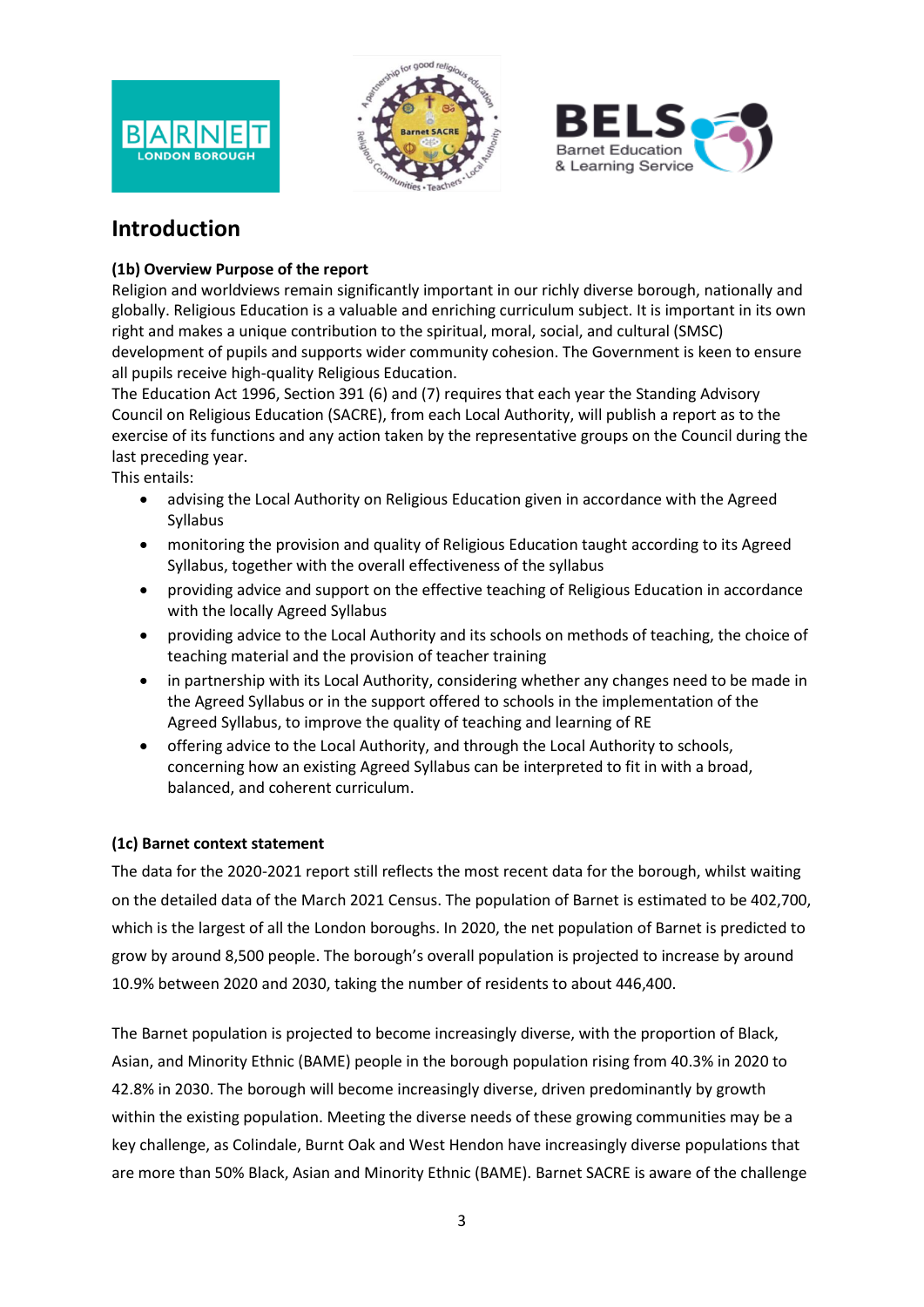



faced by the LA and would welcome deeper engagement to support the community and local government as they navigate this period of growth.

The Annual Population Survey reveals that the most common religion in Barnet is Christianity (39.2%), followed by the Jewish (19.2%) and Muslim (11.8%) faiths (refer to Figure 1.8). Almost one in five people in the borough has no religion (19.4%), which equates to around 75,600 people, compared to the 152,500 Christians in Barnet. Whilst almost a third of people in the borough are either Jewish or Muslim (31%; n = 120,500), roughly one in twenty-five are Hindu (4.0%; n = 15,400) and Buddhist's account for just under one in fifty (1.9%; n = 7,500).



Figure 1.8: Religions in Barnet, by percentage, 2018

I

## **(1d) Overview: Barnet SACRE Meetings 2020 - 2021**

Every Local Authority must convene a Standing Advisory Council on Religious Education (SACRE). Barnet SACRE convenes three times each year. It comprises of four statutory groups: Committee A, B, C and D members.

We are currently meeting via 'zoom' and 'TEAMS' as we have been holding virtual meetings during the pandemic. However, the plan moving forward is to have a hybrid arrangement, with two meetings being held virtually, and the final meeting of the year being used as a celebration opportunity at Hendon Town Hall. Attendance at meetings is consistent and quorate. We continue to ensure the membership reflects the demographic. The SACRE are aware of vacancies and are endeavouring to attract representation of as many of the religion and worldview groups in Barnet. Our experienced Chair, Kevin McSharry, has an excellent grasp of the educational and demographic issues of the local Barnet community. The Chair is proactive in securing organisational and financial support for the SACRE to meet its statutory responsibilities. Barnet SACRE would like to extend their thanks to Kevin McSharry for his commitment to supporting SACRE, Religious Education and the Religious Education Adviser.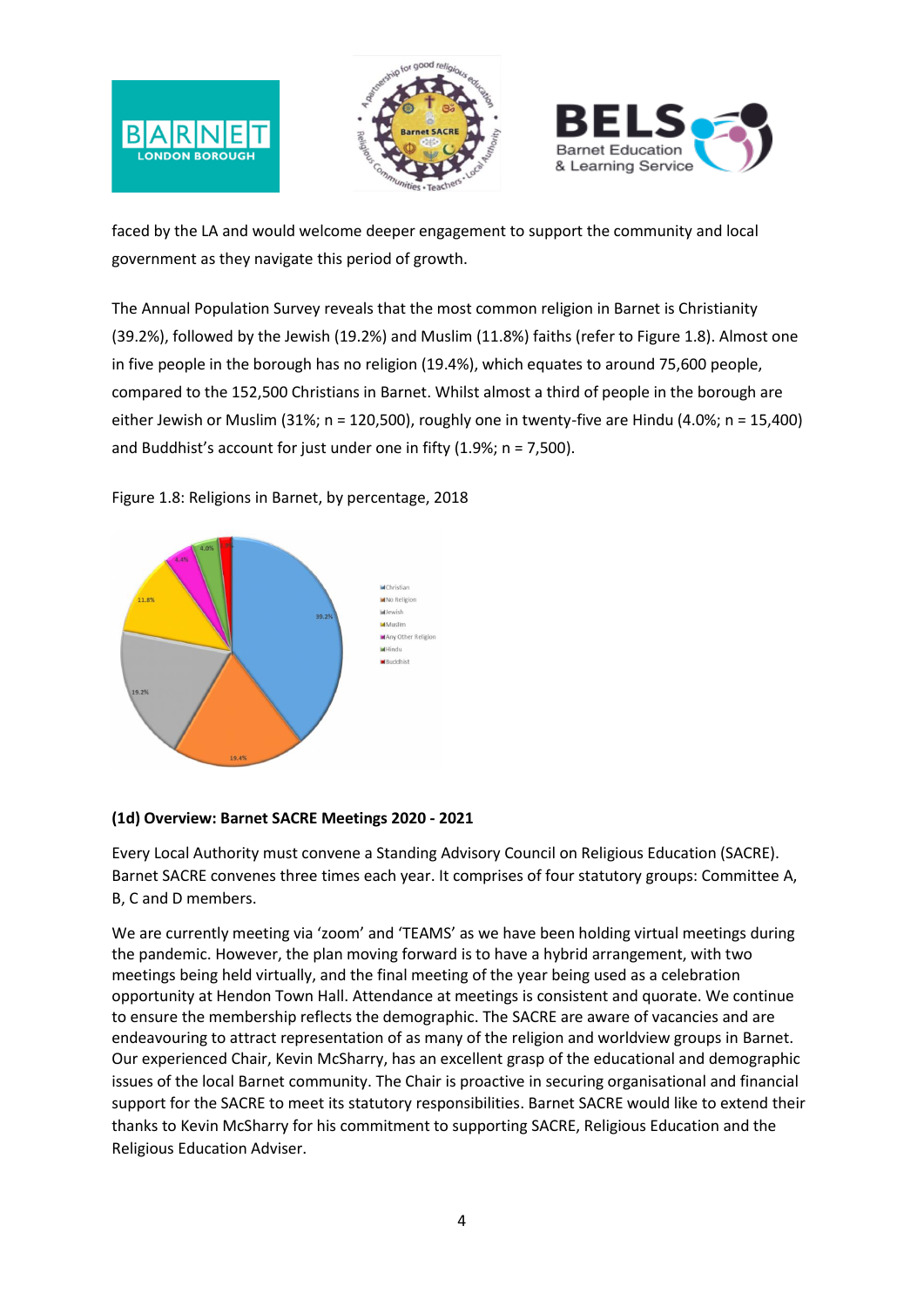



Each meeting follows an agenda format that aligns with the formal Annual Report documentation. This allows for transparency and keeps an accurate record of the meetings to summarise in the reporting process at the end of each year. This year 2020-2021 SACRE is implementing the new NASACRE template (October 2021) in line with national guidance. The Annual Report process is also one of reflection, and this raises areas of development that SACRE has identified. This is an ongoing process. Each Annual Report comments on areas that we aim to address and improve upon, whether this is attracting new membership, offering additional training and support to RE teachers and schools or reviewing issues that have arisen in the Agreed Syllabus. The minutes of the meetings accurately record these discussions and are sent to Barnet/ BEL's to be added to the SACRE and BEL's education pages.

In addition to the formal SACRE meetings, Barnet SACRE has also expressed the need to formally review the Barnet Agreed Syllabus beginning in 2021 under the leadership of Jan McGuire and alongside representatives of members of the Barnet SACRE. A regular working group will be required to meet to discuss and share out revision tasks as part of this process. \*\*Please see further information on the ASC in point (2b)

\*\*\* Appendix B: Barnet SACRE Membership list.

\*\*\* Appendix D: Development Plan Grading document 2021

## **2.Religious Education Statutory Responsibilities**

## **(2a) The Local Agreed Syllabus and RE in schools**

The Barnet Agreed Syllabus for Religious Education provides statutory requirements for planning, teaching and assessment procedures. The Agreed Syllabus documents are offered to all schools in the Borough.

The current Barnet Agreed Syllabus was relaunched in 2019. The UK was in an interim stage nationally as far as the Religious Education debate was concerned between 2016- 2019. Therefore, Barnet SACRE decided to complete an interim review of the Agreed Syllabus. The last ASC was more than "gentle." However, we were aware that major changes were imminent on the national scene and that this would mean intense and serious rewriting of our Syllabus in the near future. The review process has been raised formally by SACRE, and a breakdown of the review timeline and finance required has been submitted to Barnet council, via Neil Marlow. The review has been agreed in principle. The funding has still to be allocated.

The Department for Education and NASACRE confirms that SACREs will be funded through the central school services block (CSSB) at an estimated funding level of 2% of the CSSB.

BEL's provides a series of Religious Education Network training events to support schools and teachers with curriculum planning and gaining familiarity with the Barnet Locally Agreed Syllabus. The sessions run once a term with additional sessions for new coordinators of Religious Education and 'surgery' style bespoke sessions for schools with the Associate Adviser for Religious Education. The surgery sessions have been a new offer this year have been well received by schools that are developing their RE curriculum in alignment with the Barnet syllabus.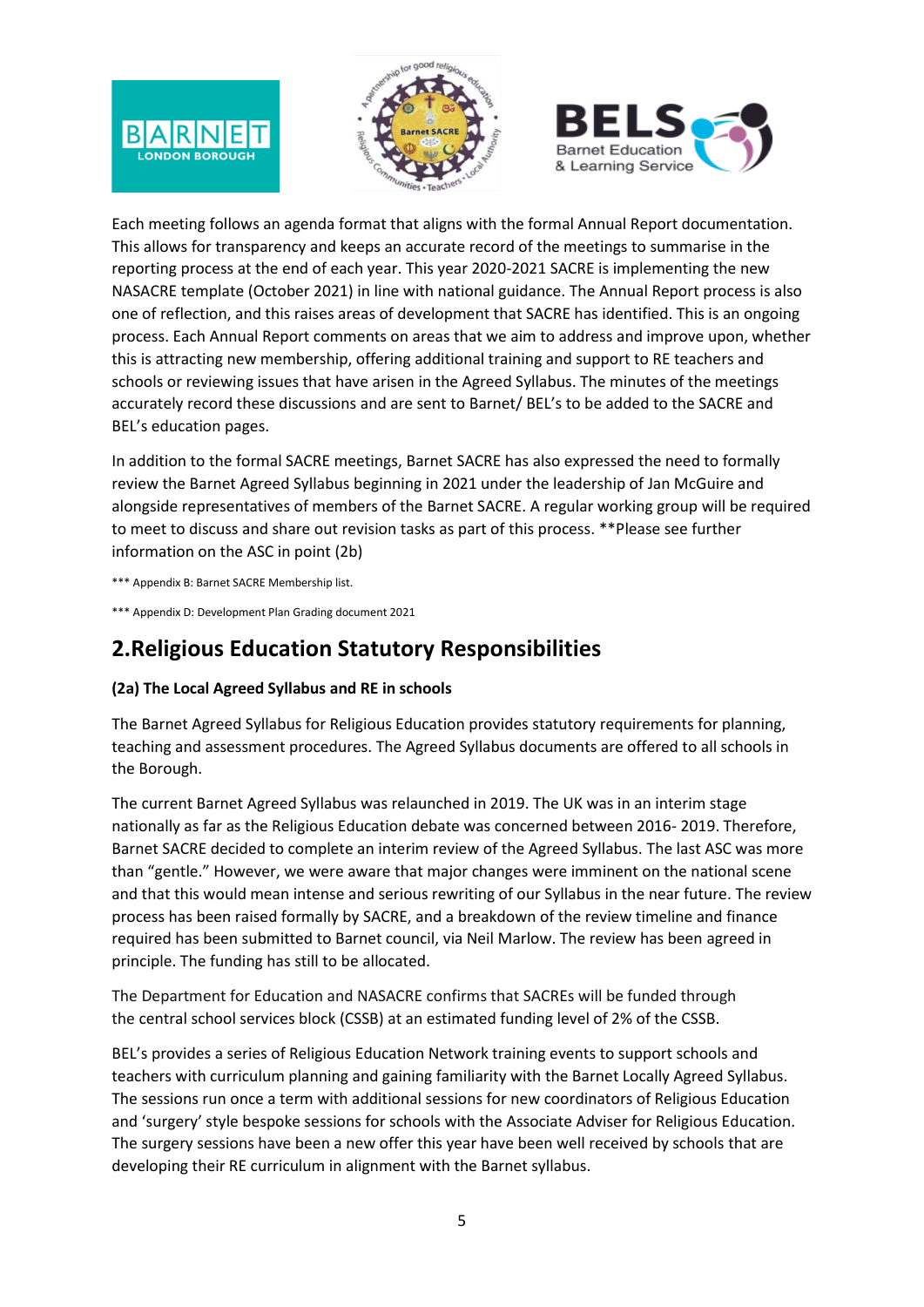





The Barnet Syllabus provides a manageable curriculum structure for schools to implement, and in the broadest sense fits the Ofsted Religious Education Review May 2021 comment around 'golden threads' or key areas of learning that can be sequentially taught for progressive learning.

The three threads within the Barnet Syllabus are:

- Myself & Belonging (community/ religious community/ places of worship)
- Story, Celebration & Symbols
- Leaders and teachers & Beliefs (in action)

The Religious Education Adviser for Barnet has concentrated on sharing the importance of curriculum planning tools, Curriculum grids and incorporating the 'Golden Threads' to build sequential learning in the classroom. In addition, a focus on upskilling the non-specialist RE teachers in school, alongside building rich and deep lessons has been a key concern. This agenda has been delivered through a series of training session on the VAT pedagogy: encouraging teachers to build rich lessons through vocabulary, artefacts, and texts.

## **(2b) Barnet (ASC) Agreed Syllabus Conference 2021-2025**

Since our last formal SACRE Report, Barnet SACRE has requested a formal review of the Agreed Syllabus.

The new syllabus aims to be aligned to the major new reports from the Religious Education Council of England and Wales, the THEOS Report outlining major recent changes to religion and worldviews education and the Ofsted Religious Education Review of 2021. SACRE is aware that the current Barnet Agreed Syllabus is out of step with the current philosophy, focus on religion and worldviews, and emphasis on the new Ofsted inspection framework.

SACRE has initiated an Agreed Syllabus Conference request to Barnet council for funding (£18,000) to complete a full scoping exercise formally starting in 2021, followed by a full ASC (Agreed Syllabus Conference).

Agreed Syllabus Conference: (this is like a formal temporary statutory body called to complete the re-write). An Agreed Syllabus Conference is formally called by the SACRE when it feels that a revision or complete re-write is required. This falls outside of the annual stipend payment of an adviser- as this is a major piece of work and can take many months of writing and formal Conference work. The Conference cost needs to be set to a separate budget that is normally ring-fenced by the LA/ borough from the fee that the Government provides to every borough and County in the country. Normally the fee given to the RE adviser (20 days funding) and SACRE annually will be far smaller than the money sent from the Government to the Borough to pay for SACRE. This allows the Borough to forward plan for the Agreed Syllabus Conference and put the money aside for when it is requested formally.

In the 2021 – 2022 it is hoped that the ASC will be under way and making progress towards an improved RE Syllabus for Barnet.

## **(2c) Standards and monitoring of RE**

Barnet SACRE has not proactively focused on standards and monitoring of RE during the period on 2020 – 2021. It has been an unprecedented time in schools, and Headteachers, teachers and pupils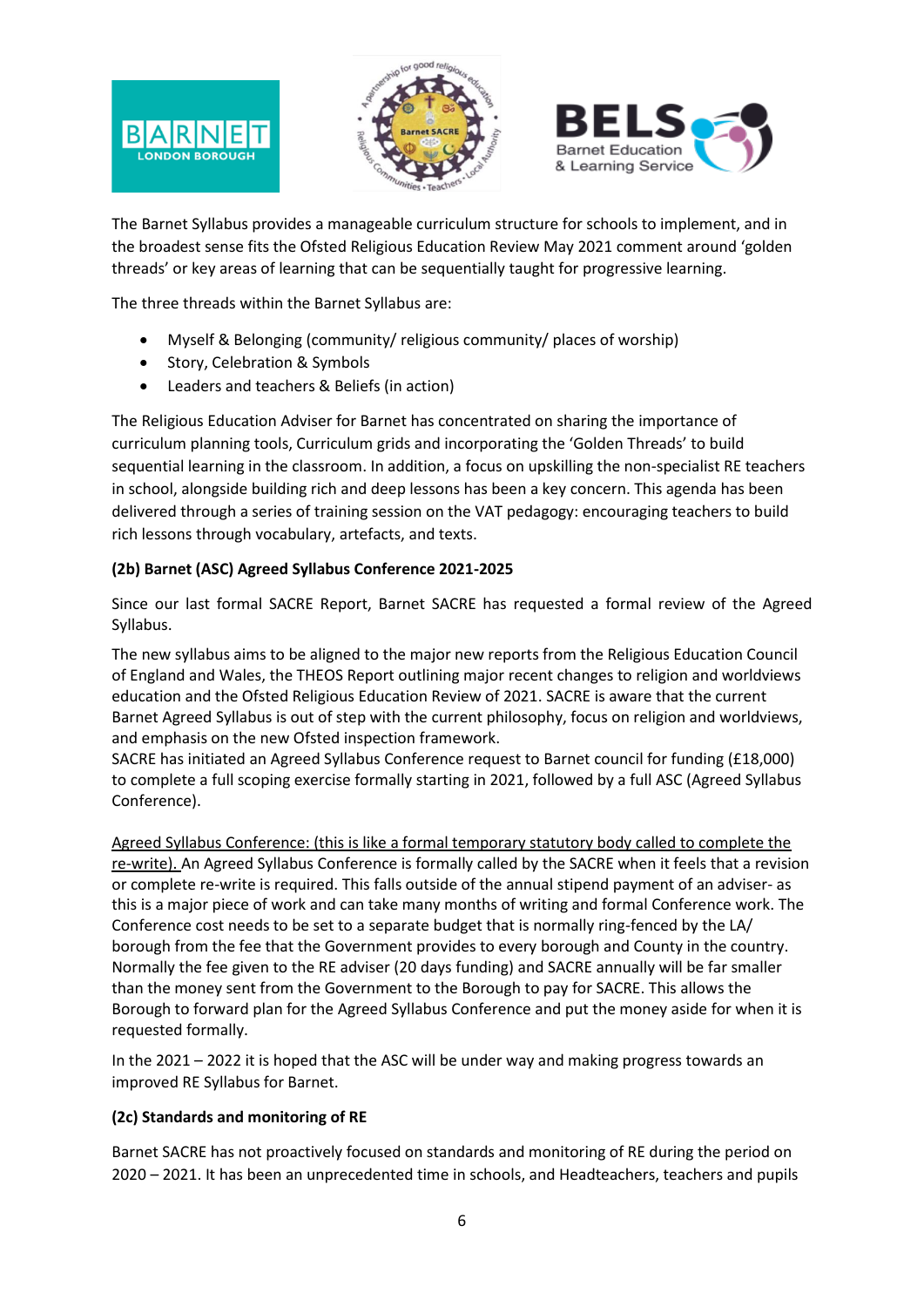





have all been trying to navigate the new world that has been created by the upheaval of the pandemic. However, SACRE has had a light-touch approach with contact with RE teachers attending the regular BEL's training events, affiliated to NATRE, and one-to-one bespoke RE surgeries provided by the RE adviser, including whole school staff training around curriculum development based on the Barnet syllabus.

In 2021-2022 Barnet SACRE will consider how best to monitor RE, and will resume scrutinising exam data, conversations with schools, teacher groups, website trawls and will encourage presentations from teachers at the celebration event planned for June 2021. SACRE intends to celebrate the success of schools at this event, as well as raising the profile and benefits of teaching RE within the wider community.

SACRE continues to support improvements to RE within schools by offering training and bespoke support.

**The WIRE award 2020 – 2021** was launched in Barnet to encourage RE improvements and increased RE focus in schools. Five schools signed up to the initial programme, and SACRE is keen to encourage this as an annual programme that will monitor progress and will celebrate the successes at the celebration event in June of each year. This may provide a link to REQM.

## **RE Quality Mark (REQM) 2020- 2021**

The Religious Education Quality Mark (REQM) was introduced in 2014 to acknowledge and celebrate outstanding RE. Barnet SACRE aspires to actively promote this award across schools as well as offering additional support from trained REQM assessors and RE advisers.

#### **Religious Education Examinations: 2020- 2021**

## **Quality of Provision of Religious Education of Standards (during C19)**

#### **LA statement re C19 and examinations:**

The usual practice is to report in this section and analysis the examinations taken in our schools in Religious Education at GCSE and A level. Due to the Covid 19, school closures and the national decision in relation to students taking examinations we will not be carrying out the usual exercise again this year.

Following the closure of schools from 23 March 2020 the DfE stated *"As part of steps taken to fight the spread of coronavirus (COVID-19), the [government](https://www.parliament.uk/business/publications/written-questions-answers-statements/written-statement/Commons/2020-03-23/HCWS176/) announced that all exams due to take place in schools and colleges in England in summer 2020 are cancelled and that it will not publish any school or college level educational performance data based on tests, assessments or exams for 2020….We will not hold schools and colleges to account on the basis of exams and assessment data from summer 2020 and that data will not be used by others, such as Ofsted and local authorities, to hold schools and colleges to account…..We will not be publishing school, college or multi-academy trust (MAT) level performance data based on summer 2020 tests, assessments and exams at any phase….All those working with schools and colleges, such as Ofsted, Department for Education regional teams and local authorities, should use data from previous years when assessing school and college performance, and not the 2020 data"*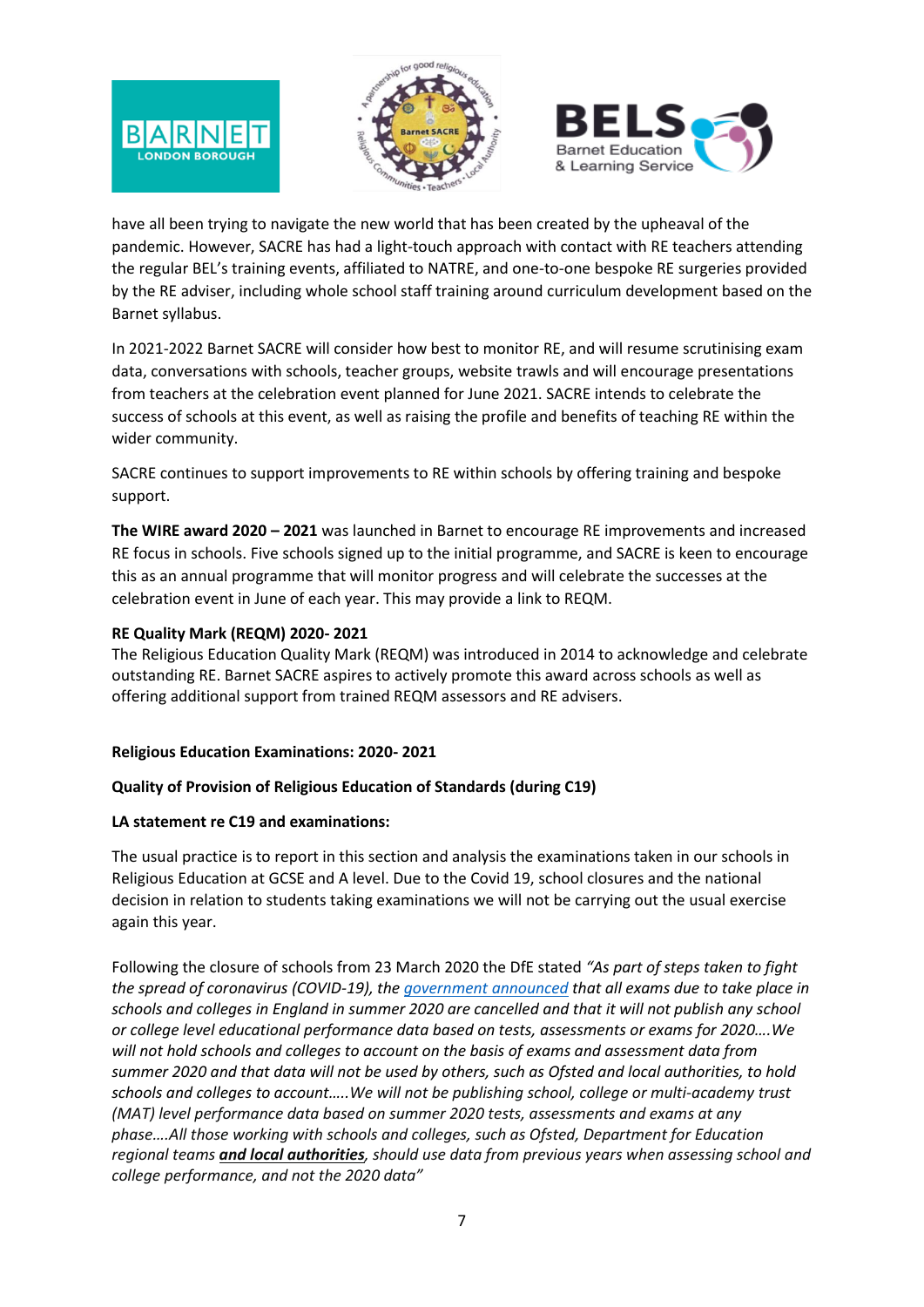





In 2021 the decision was made again to cancel all exams and not to publish any end of key stage assessments. The end of KS4 and KS5 assessments moved to Teacher Assessed Grades with evidence based, portfolio of work/mini assessments used by schools to justify the grades submitted.

Secondary school students still received their A-level, GCSE and BTEC results but the grades were determined again in a different way because of the Covid-19 pandemic. With exams cancelled this year because of Coronavirus, pupils were allocated their results based on the school's teacher assessments, known as Teacher Assessed Grades. We are confident that schools in Barnet followed a robust and appropriate process in order to get to a Centre Assessed Grade for each student. They used information such as previous classwork, homework, results in assignments and any mock exams in order to arrive at that grade.

We do not want to be drawn into commenting on speculation on the results in Religious Education. We support our schools to make sure standards are maintained and that the outcomes were fair to all students.

## **Standards and Quality of Provision of Religious Education**

Barnet BELs data officer's summary October 2021:

Normally we would have Pupil level GCSE and A Level result's, but we haven't had any data to report on formally since 2019. Barnet is a diverse borough and the proportion of pupils in faith schools in Barnet does provide us with some additional insight.

Data by religious character of the school in Barnet October 2021:

| Religious Character of school | <b>Number</b><br>of Pupils | % of<br><b>Pupils</b> |
|-------------------------------|----------------------------|-----------------------|
| Church of England             | 6485                       | 10.7%                 |
| <b>Greek Orthodox</b>         | 733                        | 1.2%                  |
| Jewish                        | 7342                       | 12.1%                 |
| Non-Religious                 | 38689                      | 63.9%                 |
| Roman Catholic                | 7325                       | 12.1%                 |

| Religious or Non-Religious School | Number<br>of Pupils | $%$ of<br><b>Pupils</b> |
|-----------------------------------|---------------------|-------------------------|
| Religious                         | 21885               | 36.13%                  |
| Non-Religious                     | 38689               | 63.87%                  |

Going forward the borough intends to resume the collection and analysis of examination data.

## **Monitoring of provision 2020- 2021 Primary Schools**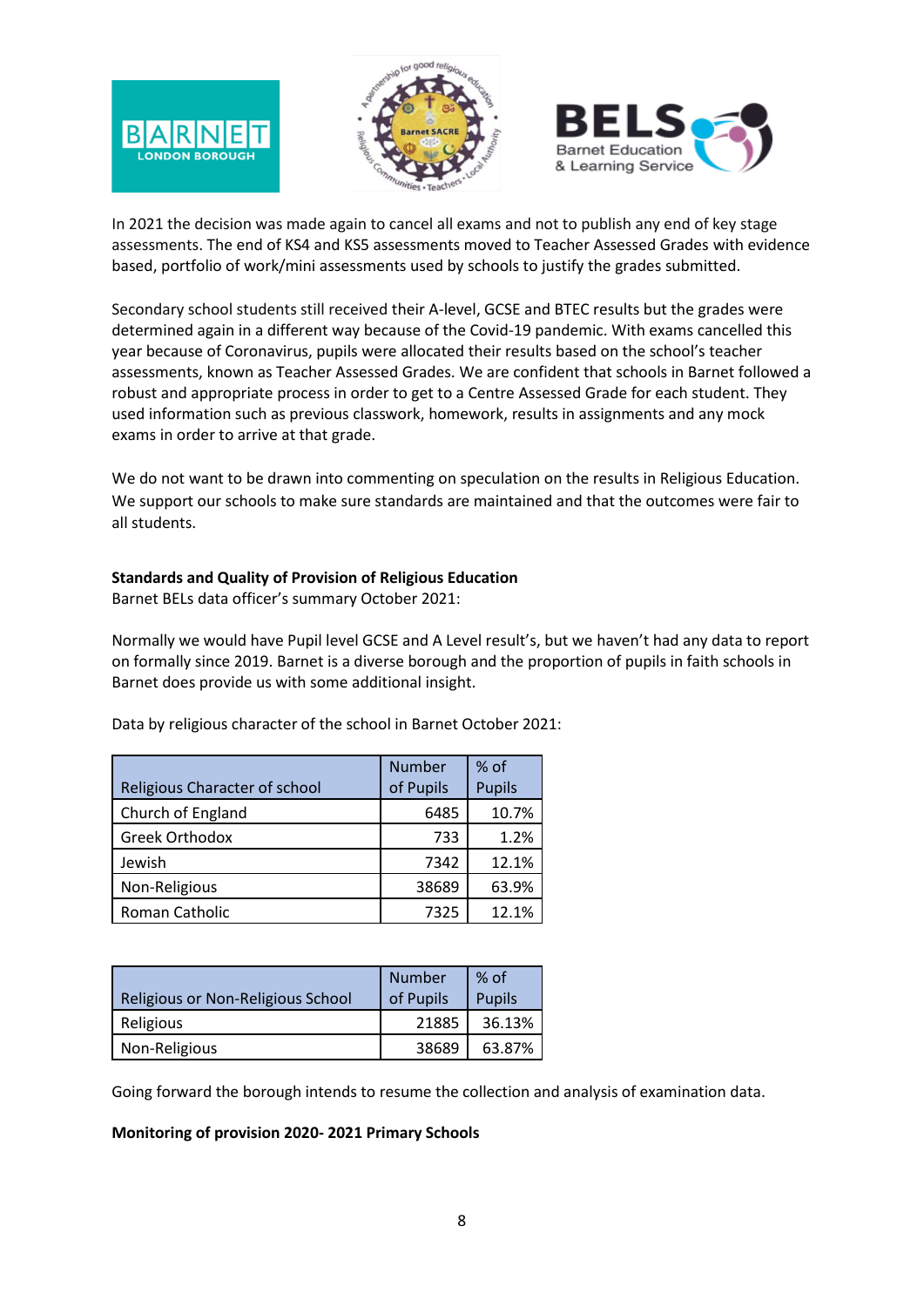





Members of SACRE have links with primary and secondary schools through their teaching roles and faith communities within the borough. SACRE continues to offer training and support to schools via the BEL's/ CET website.

When the C19 situation has abated, SACRE's Religious Education Adviser intends to facilitate an analysis of the Barnet school websites to audit and monitor the delivery of RE.

The Religious Education Adviser also intends to establish an increased working relationship with the local Diocese and Diocesan Religious Education Advisers to establish a more collaborative approach to the monitoring of RE provision.

SACRE will require BEL's support in sharing data relevant to this role.

## **2020- 2021 Monitoring of Secondary Schools:**

Academies bring new challenges in terms of accountability. Barnet SACRE aspires to have positive working relationships with academies that continue to use the locally Agreed Syllabus. SACRE also monitors the Ofsted reports to note progress and excellence in SMSC and RE delivery as well as issues requiring support. This is ongoing.

#### **Ofsted Reports 2020-2021:**

Currently the Barnet Education and Learning Service, Director of School Improvement and Traded Services SACRE education lead Neil Marlow, acts as the conduit between the LA and SACRE. BEL's keeps the SACRE informed of Ofsted inspections and Bel's reports on comments related to religion and worldviews and SMSC that may require celebration or action. Nationally the picture for RE reflects the overall picture and grading for a school. Mostly, the reports do not make specific reference to RE but report on social, moral, spiritual, and cultural development.

Where it has been made known that a school is not meeting statutory advice, SACRE will contact the school and offer support to the BEL's team.

\*\*\* Appendix A: Examination Results Table

## **(2d) Teacher training and materials and advice for schools**

Barnet (BEL's/CET) provides regular opportunities for schools to engage with worldviews and Religious Education training sessions, NATRE affiliated network sessions facilitated by the associate Religious Education adviser to SACRE, and bespoke curriculum support sessions.

Commissioned projects including those linked to Research awards (NASACRE/ Westhill/ CSGT/ Young Ambassadors/ WIRE award) have been shared and offered to schools free of charge to increase engagement and interest in RE. The RE adviser has provided schools with materials to support them in improving their RE in schools through the adoption of the different projects.

Advice on RE, resources and materials to support the delivery of the Barnet agreed syllabus, as well as RE in general, have been shared in the Head Teachers bulletin collated by BEL's and added to the BEL's education website. Curriculum grids have been produced to support schools with their planning around progression, sequential learning, 'golden threads' and 'intent, implementation and impact' themes encouraged by the Ofsted review of May 2021. National materials such the THEOS report and animated clip about religion and worldviews and looking through 'lenses' has also been shared.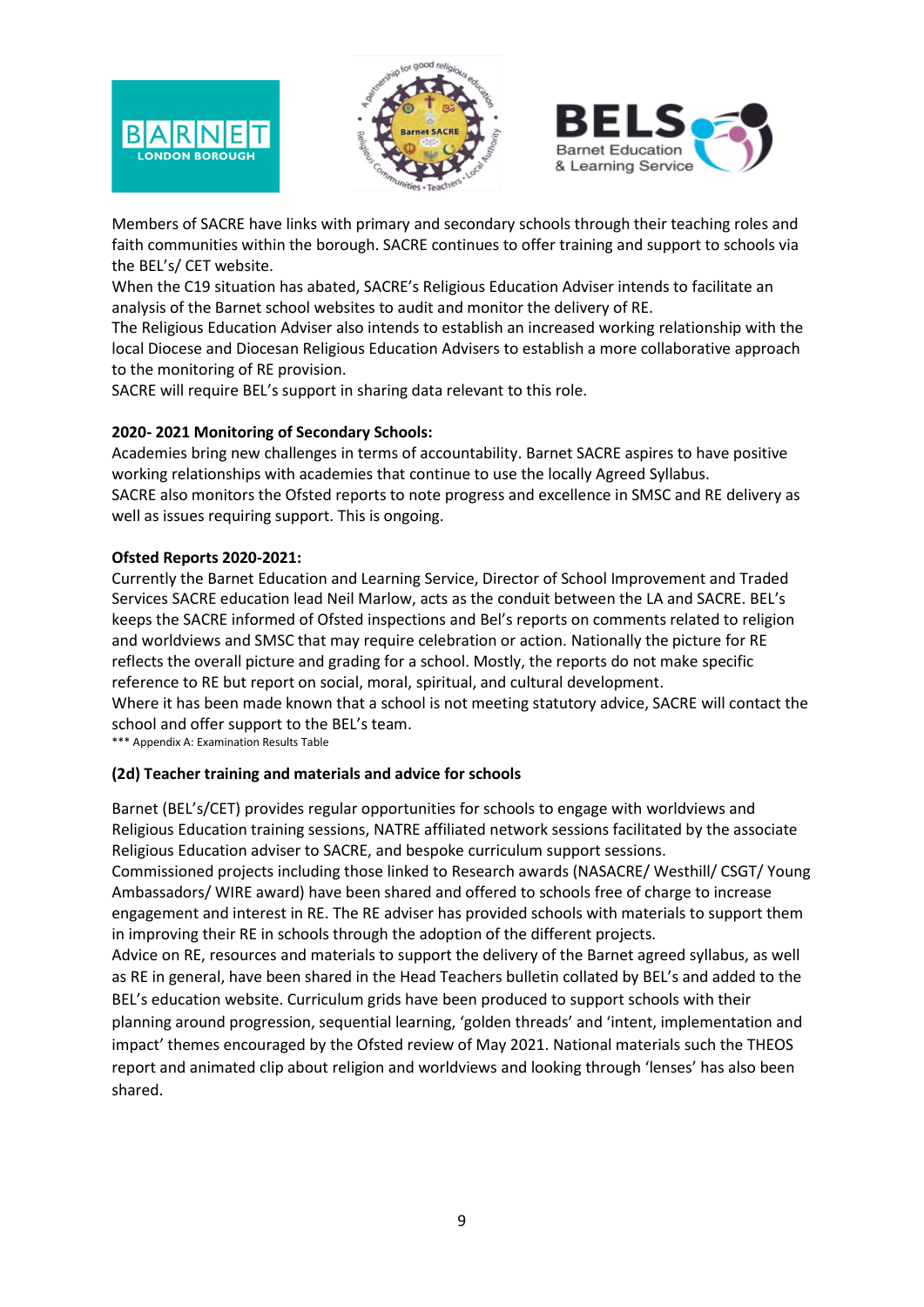





## **(2e) Other information**

**Withdrawals:** There have been no withdrawals brought to the attention of Barnet SACRE 2020 – 2021. Information has been added to the Barnet website. BEL's and SACRE should consider adding annual reminders to the Head Teachers bulletin about information held on the BEL's/SACRE area with regards to guidance and support SACRE can provide schools.

**Complaints:** Barnet SACRE has a role in investigating complaints against schools in relation to RE and Collective Worship. In 2020-21 there were no such formal complaints to deal with.

**Borough Advice:** SACRE provides advice to the Local Authority (Borough) through the RE Adviser, and the Barnet Education and Learning Service, Director of School Improvement and Traded Services SACRE education lead Neil Marlow, who brings concerns from schools and Governors, to SACRE. SACRE in turn discusses the issues, responds proactively, and if required establishes small working parties and publishes requested advice.

Advice has been given to schools on supporting children and providing access to religious education virtually during the pandemic and the Holocaust Memorial support through the Head Teacher's bulletin and BEL's website.

Advice to the LA/ BEL's is provided when issues are brought to the attention of the RE adviser to SACRE/ BEL's, this has included discussion over the Hinduism Report 2020.

Governors school training has been delivered by the SACRE Religious Education adviser to provide support to Governors leading on RE and SMSC in their schools.

## **3.Collective Worship Statutory Responsibilities**

## **(3a) Standards and monitoring of Collective Worship**

Barnet SACRE has not proactively focused on standards and monitoring of Collective Worship during the period on 2020 – 2021. It has been an unprecedented time in schools, and Headteachers, teachers and pupils have all been trying to navigate the new world that has been created by the upheaval of the pandemic. All pupils, after a pro-longed absence, were welcomed back into the classroom. Schools in September 2020 had set up a process of 'working in bubbles'. SACRE members were concerned and agreed to monitor how the LA/ BEL's were going to manage the requirement for all schools to meet the collective worship requirement during this 'bubble' C19 period. September 2020 Barnet provided a statement on the website with clear national guidance and legislation.

SACRE has had a light-touch approach with contact with RE teachers attending the BEL's training events and Headteachers engaging with BEL's and the RE adviser through bespoke support sessions. Barnet SACRE reminds schools of the importance of collective worship. Links to support and guidance are provided on the Religious Education and SACRE area of the BEL's website. The RE adviser provided schools with links to materials that they could use for collective worship virtually.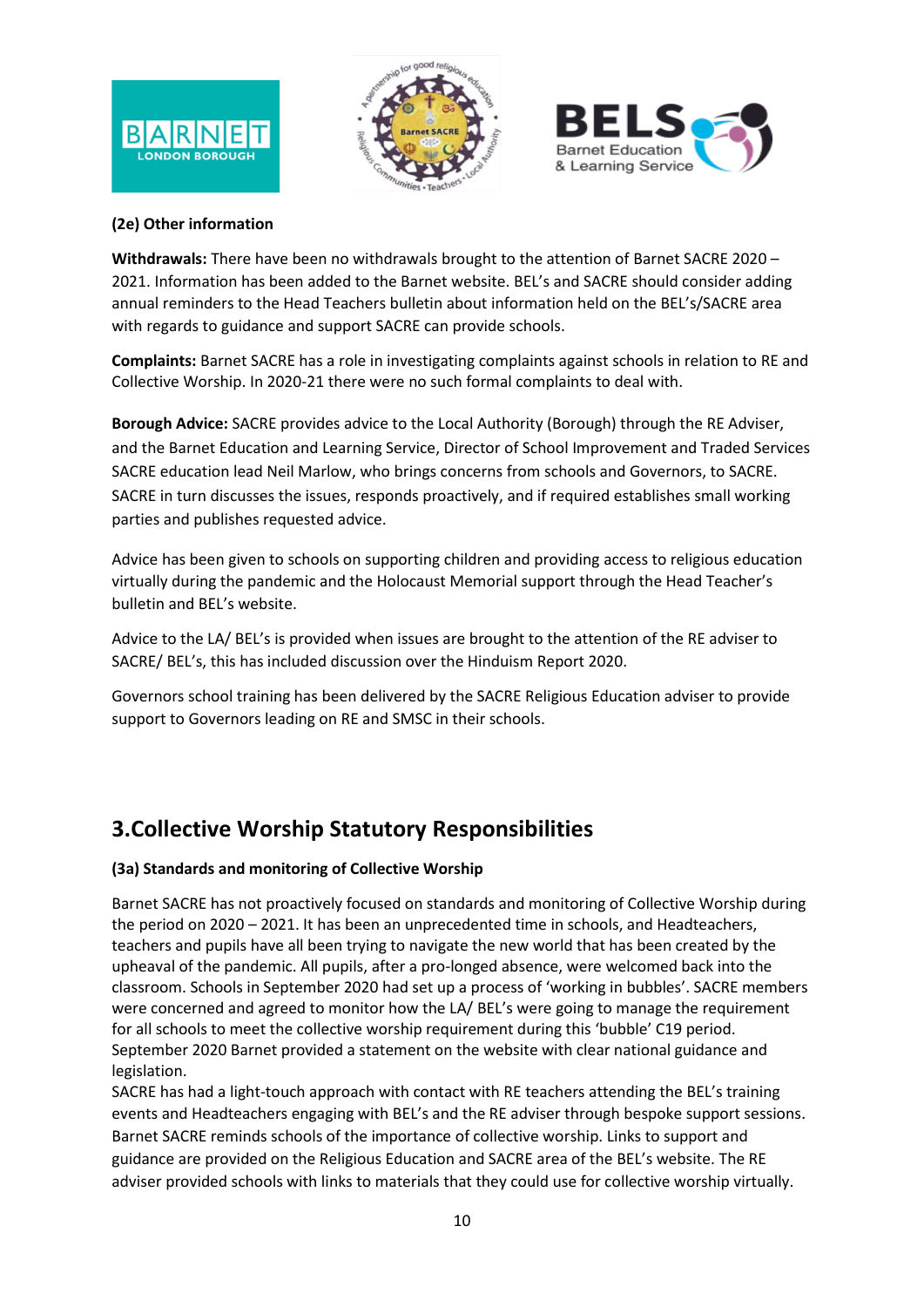





The Diocese was also a helpful resource. Schools reported that they were providing increased levels of collective worship, or sometimes assembly style content, during this period to support the children that were finding it difficult to be learning at home away from the classroom environment.

In 2021-2022 SACRE will consider how best to monitor Collective Worship, and will resume scrutinising Ofsted reports, conversations with schools, teacher groups, website trawls and will encourage presentations from teachers at the celebration event planned for June 2021. SACRE intends to celebrate the success of schools at this event, as well as raising the profile and benefits of well-planned and delivered collective worship opportunities.

SACRE may need to combine the monitoring of RE and Collective Worship in a more structured format 2021 - 2022.

## **(3b) Determinations: Barnet SACRE's Statutory Role 2020-21**

Barnet SACRE has a statutory role in considering and granting determinations.

What is Determination? The Education Reform Act of 1988 (sections 6, 7, 9, and 12) entitles schools to apply to the SACRE for a 'Determination'. This allows the school to adjust the legal requirements to enable collective worship of a different character to take place for **some** or **all** pupils in the school. Determinations are made where a school, on behalf of a group of parents, requests Collective Worship other than that set down by statute. There were no determinations in 2020-21 for Barnet SACRE to consider. SACRE and the RE adviser provides materials and guidance on the BEL's website as well as sharing materials in the Head Teachers bulletin. [http://www.nasacre.org.uk](http://www.nasacre.org.uk/) 

## **(3c) Collective Worship and Training 2020 - 2021**

Barnet SACRE has not commissioned any formal training on Collective Worship or the Determination process for Headteachers, Governors and teachers in schools during this recent period. This should be considered a development area going forward.

However, SACRE members continue to generously offer schools their time and expertise. Faith representatives offer to deliver assemblies, support curriculum planning, and provide guidance to individual teachers. During this current C19 time this offer can be via a virtual interaction. SACRE aspires to have a more active support role with schools and teachers in the Barnet area.

## **4.Links with National Bodies**

## **Westhill NASACRE Project Award: VAT in RE: Barnet Project**

Home - [Westhill \(westhillendowment.org\)](https://www.westhillendowment.org/barnet-sacre) The 'VAT in RE' project set out with the intention to boost the skills and confidence of RE Coordinators and Teachers. The collaborative planning process aimed to support their develop, build their subject knowledge in RE and help them to implement mediumand short-term Barnet Agreed Syllabus Curriculum Plans. The project provided a series of training events, workshops and writing group sessions to introduce RE teacher participants to the idea of 'VAT' in Religious Education: creating a rich learning experience by building in Vocabulary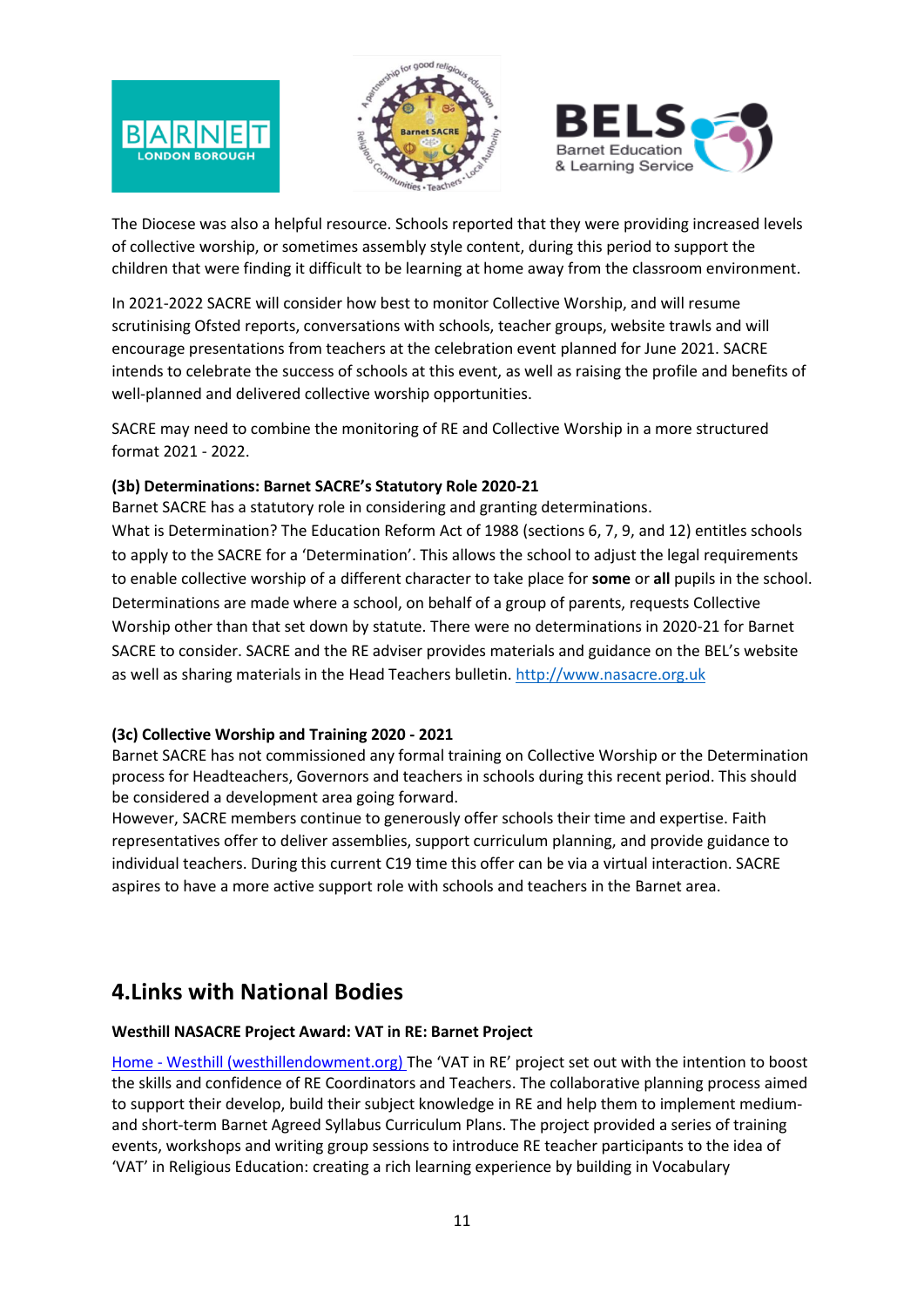





(Etymology), Artefacts and Texts (stories) into their short-term planning. The workshops included a close working relationship with members of the richly diverse local faith groups represented on the SACRE in Barnet, including our Jewish, Christian and teacher representatives. The VAT in RE project was successfully formally completed and submitted to Westhill in 2021. The resources are accessed through the Westhill website and have been widely shared with Barnet schools.

A further link to resources will be available on the BEL's website.

**NASACRE Conference and regular bulletins:** Barnet had four members in attendance at the annual conference, as well as two SACRE members standing for the NASACRE election process. The conference provided an opportunity for members to attend useful workshops on the new Annual Review process, data, and worldviews education, all of which are useful in shaping the SACRE going forward. The RE Adviser also attended the NASACRE virtual training event on completing the new Annual Review. The new members of SACRE were also signposted to the NASACRE virtual 'New Members' training event.

**REC:** Barnet has benefited from the data provided by the REC to help steer discussion, funding and raising awareness of the benefits of delivering high quality RE, in particular through the involvement of Barnet schools in the national REC Young Ambassador Programme 2021.

**Central faith and belief organisations:** G2G have delivered useful training for SACRE on the Holocaust, attending our SACRE virtually. The 2020 Hinduism Report was also presented and discussed at the SACRE meeting. Dr Shah updated SACRE on the exciting developments of the Jain Inter-Faith centre in Colindale. A British Board of Jewish Deputies representative also sits on the Barnet SACRE. Sandra Teacher is a very welcome addition to our membership.

**AREIAC:** The RE Adviser is on the AREIAC Executive, as well as representing Barnet at the London meeting, this year this has been a virtual experience. The meetings provide an excellent network of RE leads and the sharing of best practice and ideas for schools based in London.

**NATRE:** Barnet SACRE continue to provide an affiliated NATRE network to Barnet schools to help to support their delivery of Religious Education in schools. The RE adviser attends NATRE training updates and the NATRE conference and shares regular NATRE updates with teachers attending training events. All schools in Barnet have access to the excellent bank of teaching resources. The link to these resources should be made more available with a reminder in the Head Teachers bulletin.

## **5.Local SACRE Links and SACRE involvement locally**

**WIRE Award:** locally the schools have been encouraged to join the WIRE Award scheme that has been kindly allowed by the Bristol SACRE. The scheme encourages schools to take part in three activities that extend their RE practice in school. The hope is that this experience will increase the delivery of RE in school and will help to raise the profile of the subject.

**Dioceses:** Barnet continues to benefit from the attendance of a Diocesan link adviser at our SACRE meetings. The representative shares the work of the Diocese within local schools and provides a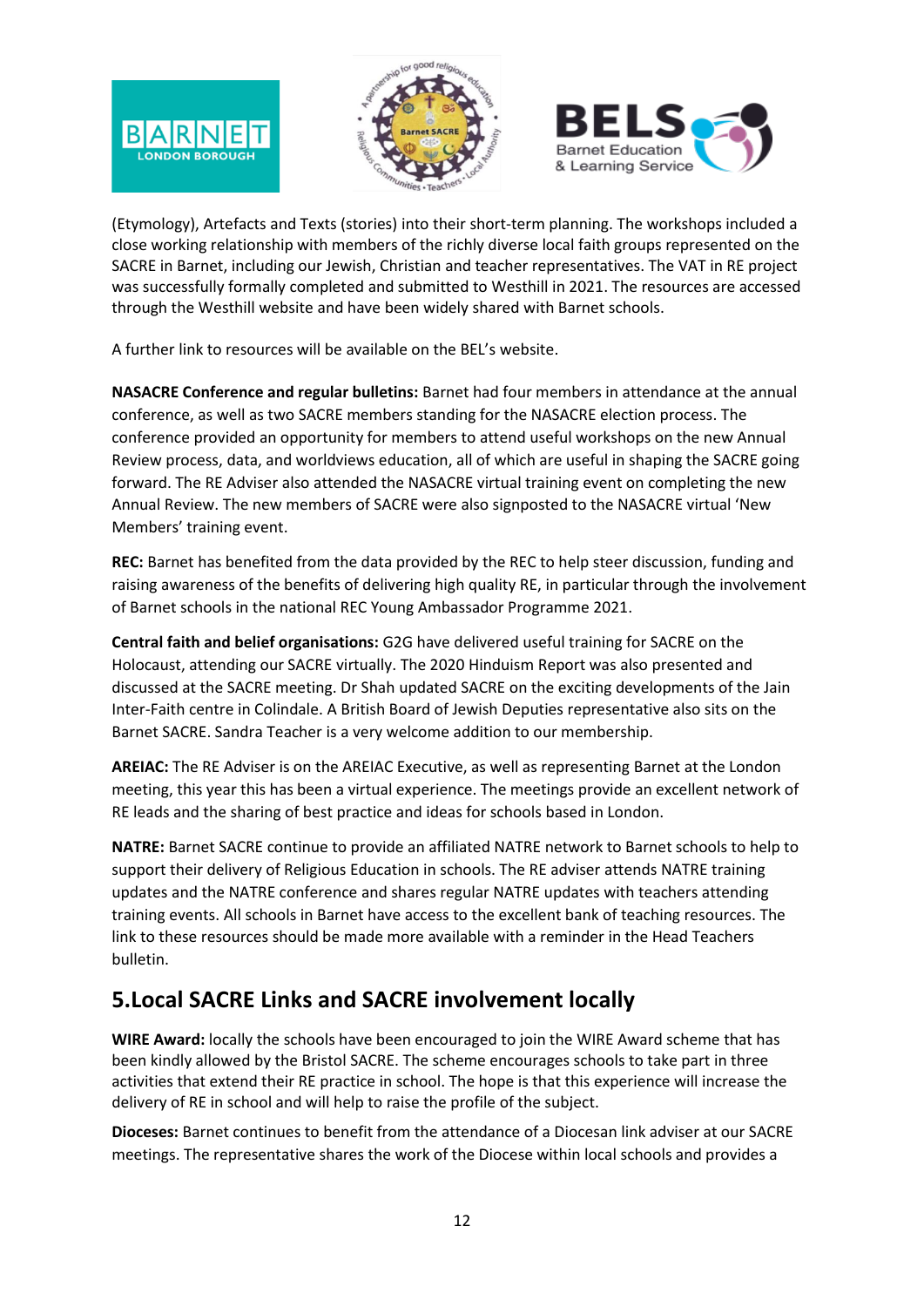





clear link to SACRE. We hope to collaborate more closely with the Diocesan adviser going forward, especially with regards to primary training and monitoring of RE.

**Inter Faith Groups:** The Barnet SACRE members bring a wealth of inter-faith network links to the forum, in particular the work of Dr Shah and the Jain centre. This benefits SACRE immensely and helps to keep the membership of SACRE well balanced. Going forward Barnet SACRE will continue to build these links, and it is hoped that members of the wider interfaith community will attend the SACRE schools' celebration event in June 2021.

**Holocaust Memorial HMD:** Barnet are fortunate to have highly active links with the local Jewish community and organisations. This includes **G2G** that have provided support and training, sharing a presentation about the Holocaust with SACRE members. Barnet have shared their contact details with all schools. **Holocaust Memorial Day** with its annual varied focus and related themes enables schools to explore critical moral issues, investigate human behaviour, respond to inspirational stories, and consider what it means to be a responsible British citizen.

**Governor/ Head teacher training:** Barnet offered one Religious Education training session to support Governors and Head teachers in meeting their legal requirement to provide high quality RE in schools, this support is ongoing.

# **6.Barnet SACRE's own arrangements (statutory responsibilities) including:**

## **Professional and administrative support and how the LA supports the SACRE (clerking, adviser, links to council initiatives)**

Barnet LA manages the Barnet SACRE through the Barnet Education and Learning Service team (BELS). Neil Marlow, Director of School Improvement and Traded Services **(**School Improvement Team**)** has provided excellent support and guidance to our Religious Education Adviser, Jan McGuire. SACRE feels well supported by the team. The Director for School Improvement acts as the conduit between the LA and SACRE on issues such as finance, data, and councillor representation. The Education and Learning Service has appointed an experienced clerk to attend each SACRE meeting. We are fortunate to be served by Maria Gabrielczyk (October 2020 -) who minutes the meetings and provides the Chair and Religious Education Adviser with valuable, although limited support. Barnet LA, under the management of BELS, has continued to provide support to SACRE and its work to encourage the development of quality religion and worldviews, Religious Education and SMSC in schools.

The LA currently supports the funding of the Religious Education Advisers time, of twenty days a year. The Religious Education Adviser provides specialist RE advice and governance support, writes the Government/ NASACRE annual report and commissioned bids, facilitates the collaborative working groups required for the Agreed Syllabus Conference, attends AREIAC/

NASACRE/REQM/NATRE meetings or conferences and deals with day-to-day matters. SACRE has been working alongside BELS to update the SACRE website area, to raise the profile of SACRE and raise school awareness of the role and support that SACRE can provide them in school. This is ongoing.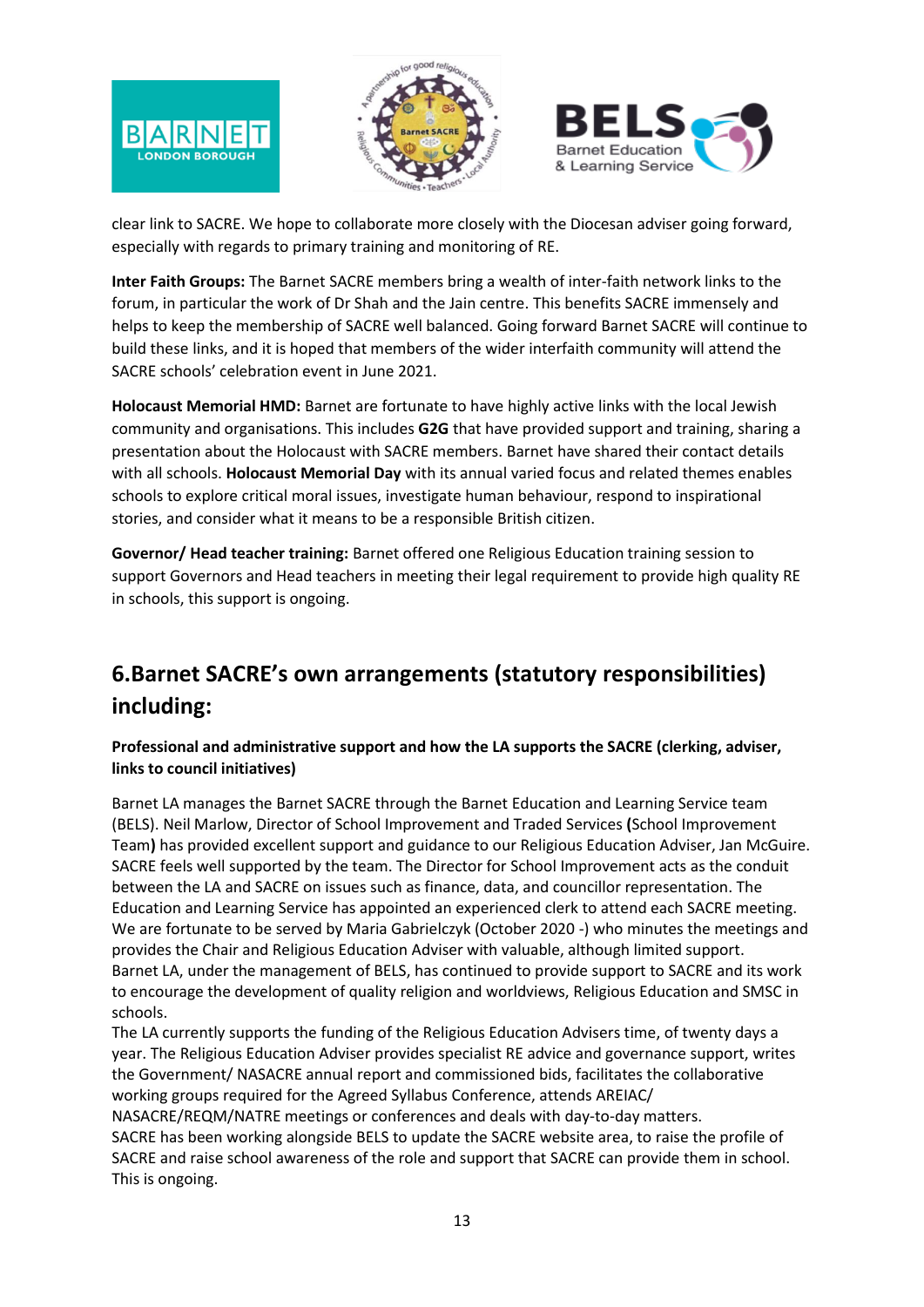



#### **Membership, representation & recruitment - quoracy, issues and successes with recruitment**

BEL's works in partnership with the chair and members of the SACRE to identify gaps with representation of the local faith communities and wider group membership. This is an ongoing process and has seen successful recruitment of new members, including teaching representatives from a Primary and a Secondary school. Going forward a succession plan has been discussed for the role of Chair to allow for a mentoring and shadowing process of the vice Chair to ease transition. Meetings have been consistently quorate.

\*\*\* appendix B Full membership list as of Oct 2021

I

**Training for SACRE (and ASC) members:** All new members are invited to a training session that is delivered by the RE adviser at the end of formal SACRE meetings when required. In addition, NASACRE has recently offered a national training session that members have also been signposted to.

**Finance given to SACRE for its work:** The LA currently supports the funding of the Religious Education Advisers time, of twenty days a year. Finance is allocated to cover the role of the Religious Education Adviser, Jan McGuire, who provides specialist RE advice and governance support, writes the Government/ NASACRE annual reports and commissioned bids, attends AREIAC/ NASACRE/REQM/NATRE meetings or conferences and deals with day-to-day matters. In addition to the twenty days funding for the Religious Education adviser, Barnet BEL's invites the Adviser to deliver RE training and offer school support on a bespoke basis.

Funding of the 2021-2025 Agreed Syllabus Conference (ASC) review process under the direction of Jan McGuire and a collaborative writing party consisting of representatives from SACRE and teachers and schools in the borough of Barnet. Funding for the revision process, which will also include a series of launch events where the revised and updated Syllabus, curriculum grids and materials will be shared and modelled in training sessions with teachers, is still to be formally confirmed.

## **2. Appendices**

- A: Examination results table no data for 2021
- B: Full SACRE Membership list
- C: Statement for the BEL's website
- D: Development Plan Grading document 2021
- E: Barnet Religion Data

#### **Circulation details for this Annual Report**

The report will be shared, discussed, and agreed by Barnet SACRE in November 2021.

The report will be sent to the CEO of HEP to circulate to Head teachers and teachers through the schools circular. The report will also be added to the HEP Education/ SACRE/ RE page of the website.

The report will be shared with Barnet council: submitted by SACRE members in office to raise awareness of the SACRE and the statutory requirements of RE in schools.